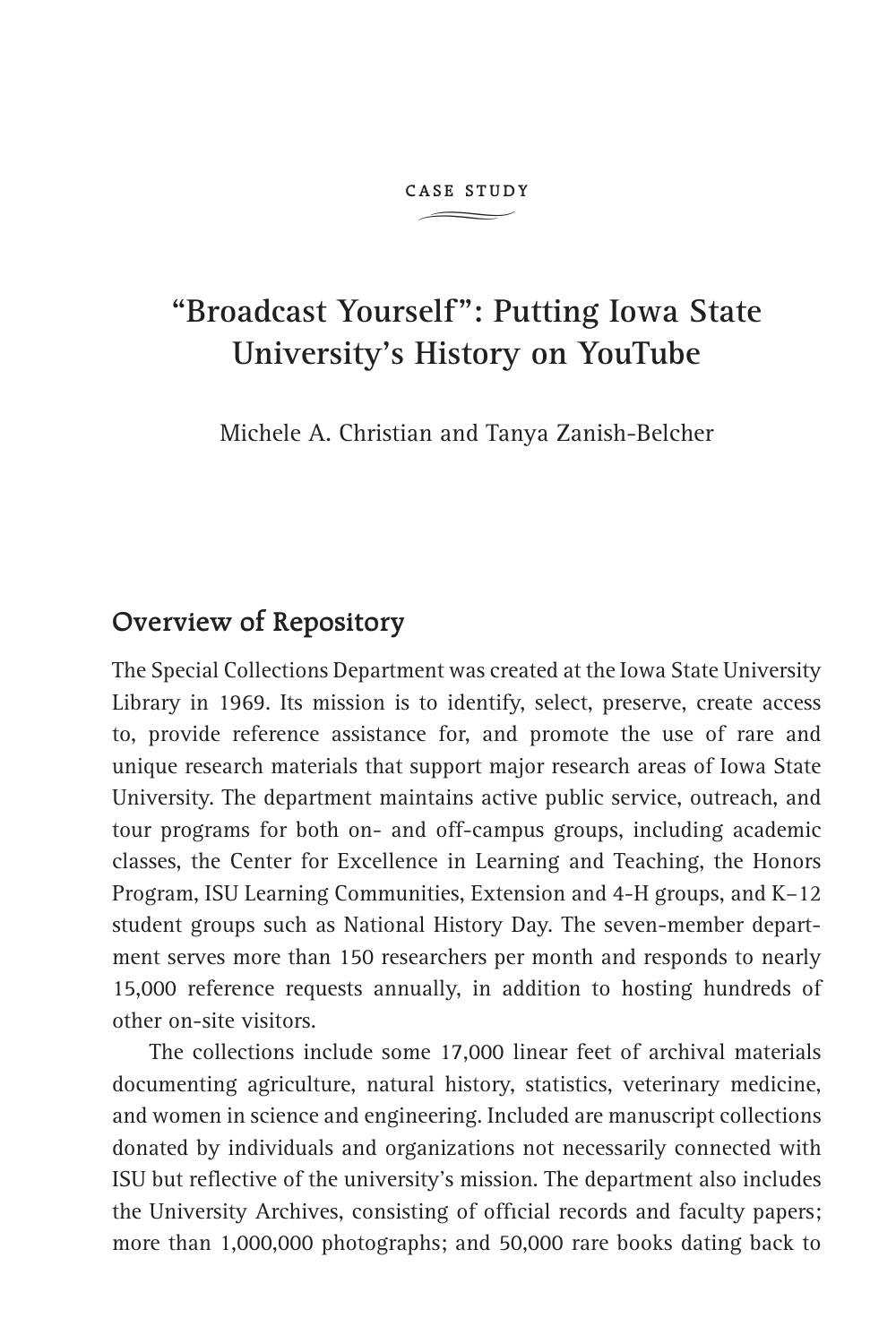1475, with strengths in agriculture and the natural sciences. Finally, there are 10,000 motion picture films (dating from 1940 to 1980), the majority produced by the Iowa State Film Production Unit and WOI-TV. The collection also includes film footage that is related to manuscript collections, such as the Roswell Garst Family and the Rath Meat Packing Company.

## **Business Drivers**

As noted above, the Special Collections Department has always been focused on outreach and public service. As efforts continued to digitize important parts of the collection, we at the department were pressed to find a new way to share this material outside of the Library's website, and Web 2.0 appeared to be a viable solution. Of particular concern was access to the department's 10,000 16mm motion picture films. With hundreds of millions of international users watching videos each day, YouTube was the obvious choice of the video sharing sites. We use YouTube in conjunction with our other Web 2.0 tools, such as Flickr and Scribd, which allow us to share photographs and documents easily. These tools have increased the department's visibility, not only outside of Iowa State University but, surprisingly, also on campus.

YouTube offered us a way to provide access to a collection that is not easily available to researchers. Until now, anyone wanting to watch the films had to visit the department's Reading Room and use specialized equipment for viewing archival film. YouTube gives the department an outlet to highlight many of the unique films in the collection and also removes the onus of providing storage and access for digitized films through the Library's servers. These films provide a means for ISU alumni to rediscover and share some of their moments as students by watching campus-related films.

# **Setting the Stage**

After experiencing success using Flickr for its photograph collections, we decided that using YouTube would be an excellent way to provide access to the department's films. We organized the account in January 2008. The first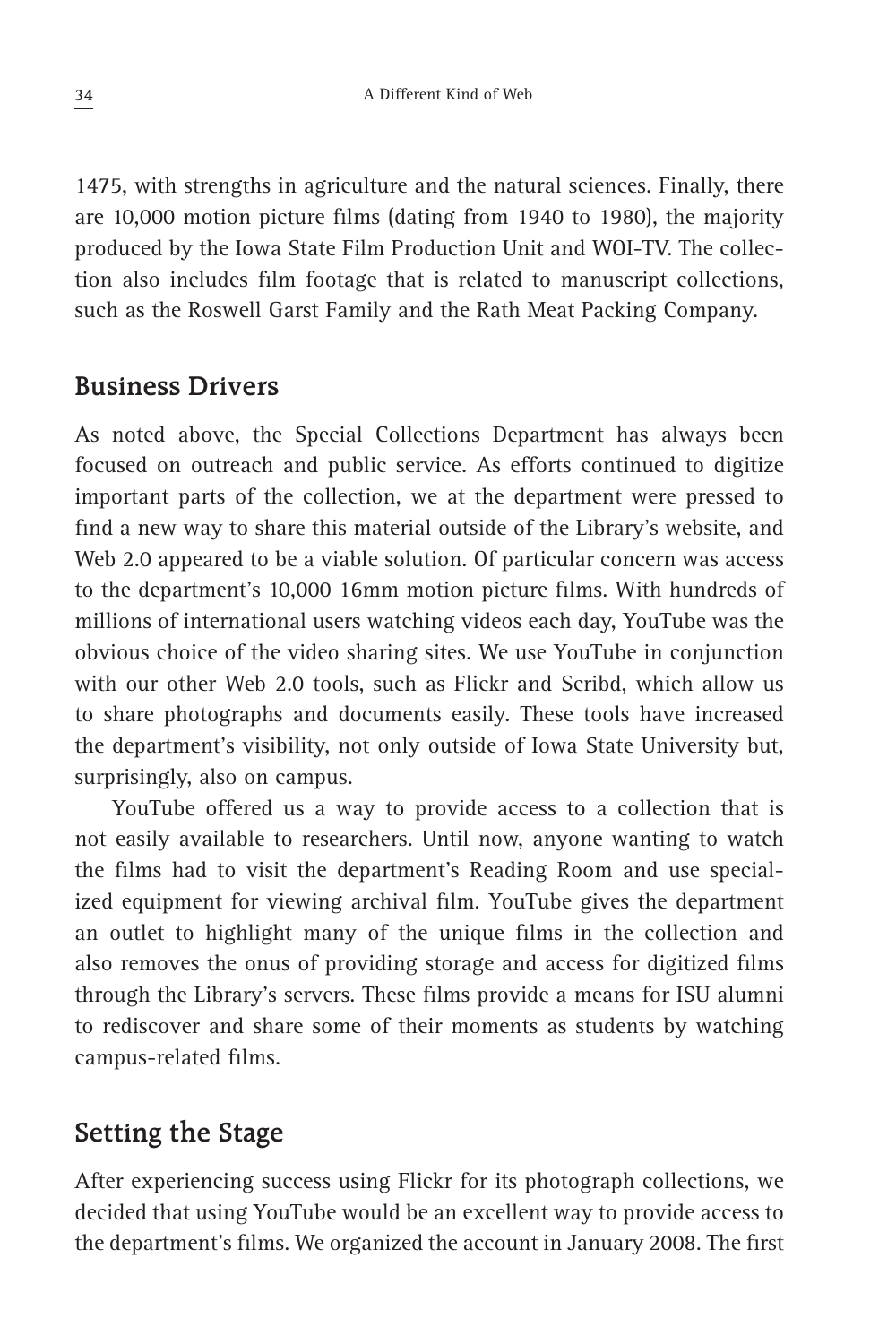technical issue was to determine how to best upload the films to YouTube. For the past few years, the university's Information Technology Services had been digitizing and transferring the department's 16mm films to DVD. Departmental staff had requested that some films be digitized based on the frequency of reproduction requests from patrons and researchers. As a general policy, a duplicate copy was always created for the department's collections as well. Because these films were already in a digital format, we selected them as the highest priority for YouTube. Once these initial films were loaded, we selected additional films based on varying factors, such as patron use, content and appeal, and requests. We have thus far focused on uploading films documenting Iowa State University, the state of Iowa, and agriculture.

Because we selected YouTube as our platform, we followed their requirements and suggestions for uploading videos. YouTube has limits on the size and length of the videos to be uploaded; the video cannot be more than 1 GB in size or more than ten minutes  $\log$ <sup>1</sup> YouTube also offers suggestions about what formats are most compatible, including .avi, .mov, .mp4, and .swf.2 We elected to use .mp4, because these files could also be loaded to the department's iPods, which were purchased for patrons to listen to oral history interviews.

Because most of the films in the department are more than ten minutes long, we used software to edit the films into segments and create the .mp4 files. We selected Adobe Premiere for editing the films. Once we loaded the video into the computer, we edited the films into ten-minute segments. We created a simple set of text templates for titling each segment, which included the call number and title of the video and the segment number. We inserted text at the end to let the viewer know how he or she could acquire a reproduction.

After saving the segments, we loaded the videos into YouTube. Loading them backward, with the last segment uploaded first, puts the video segments for each film in the right order. When loading the films to YouTube, we included brief metadata about each film, such as the title, date, description, and names of key individuals in the film. YouTube also allows for the tagging of each video, and we chose terms as basic and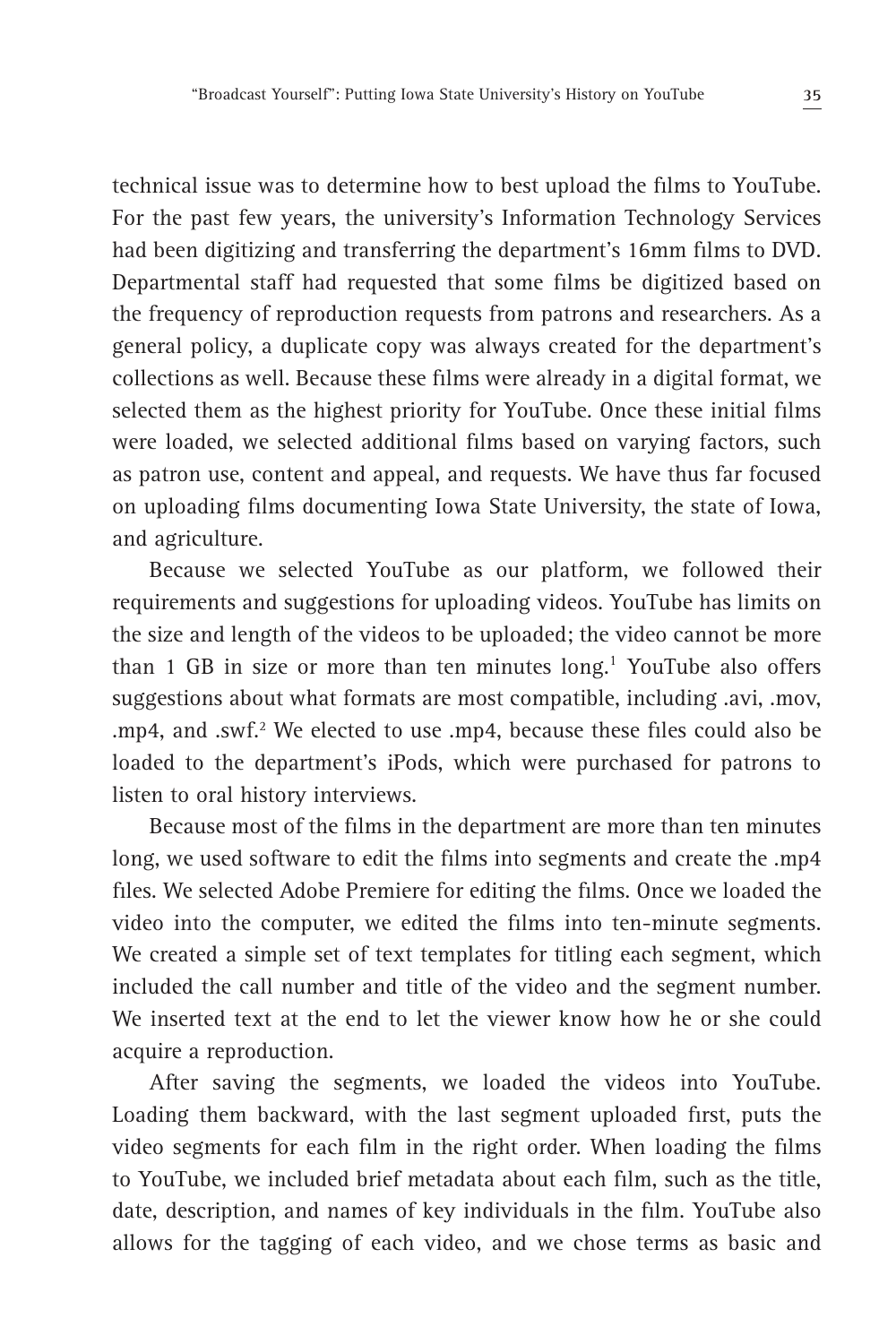specific as possible so researchers could easily locate what they needed. YouTube offers many features, such as allowing comments and ratings by viewers and allowing users to embed the videos to websites. To deter spammers from leaving comments, we selected the option to have the viewer comments be approved before they are posted on the web. We also chose not to allow the videos to be embedded in order to control their use.

## **Results**

We have been pleased with the results thus far. After uploading more than fifty films to YouTube, patrons had viewed our videos more than 52,000 times and viewed our channel more than 4,000 times. According to YouTube's Insight program, the videos have attracted YouTube viewers from around the world, including countries such as Mozambique, Russia, Uruguay, and Indonesia. So far, sixty individuals have subscribed to our channel; we gain approximately two to four new subscribers each month. The department has also become "friends" with Iowa Public Television, Silos and Smokestacks National Heritage Area, ISU Athletics, ISU News Service, and ISU Extension. In YouTube a friends list is a contact list.<sup>3</sup> We chose to use the friends list as a way to connect the department's channel viewers to channels of other cultural institutions and Iowa State University units.

Some of the most popular films include several produced by the Iowa State University Film Production Unit and CINE Eagle Award winners, *When We Farmed with Horses* and *The Last Pony Mine*. Patrons have visited these two films 2,846 and 1,225 times, respectively. Other films that have received numerous hits include episodes of television shows produced by WOI-TV. The Fort Madison Prison episode of *In Our Care* is the most viewed video on the department's YouTube channel; it has received 7,144 views. It received nearly 5,000 views its first day and continues to get a few hundred views each month. Episodes of *The Magic Window*, a local children's show, are also popular. We had included several episodes of *The Whole Town's Talking*, a show from the 1950s dedicated to helping communities talk about some of the more pressing issues they faced,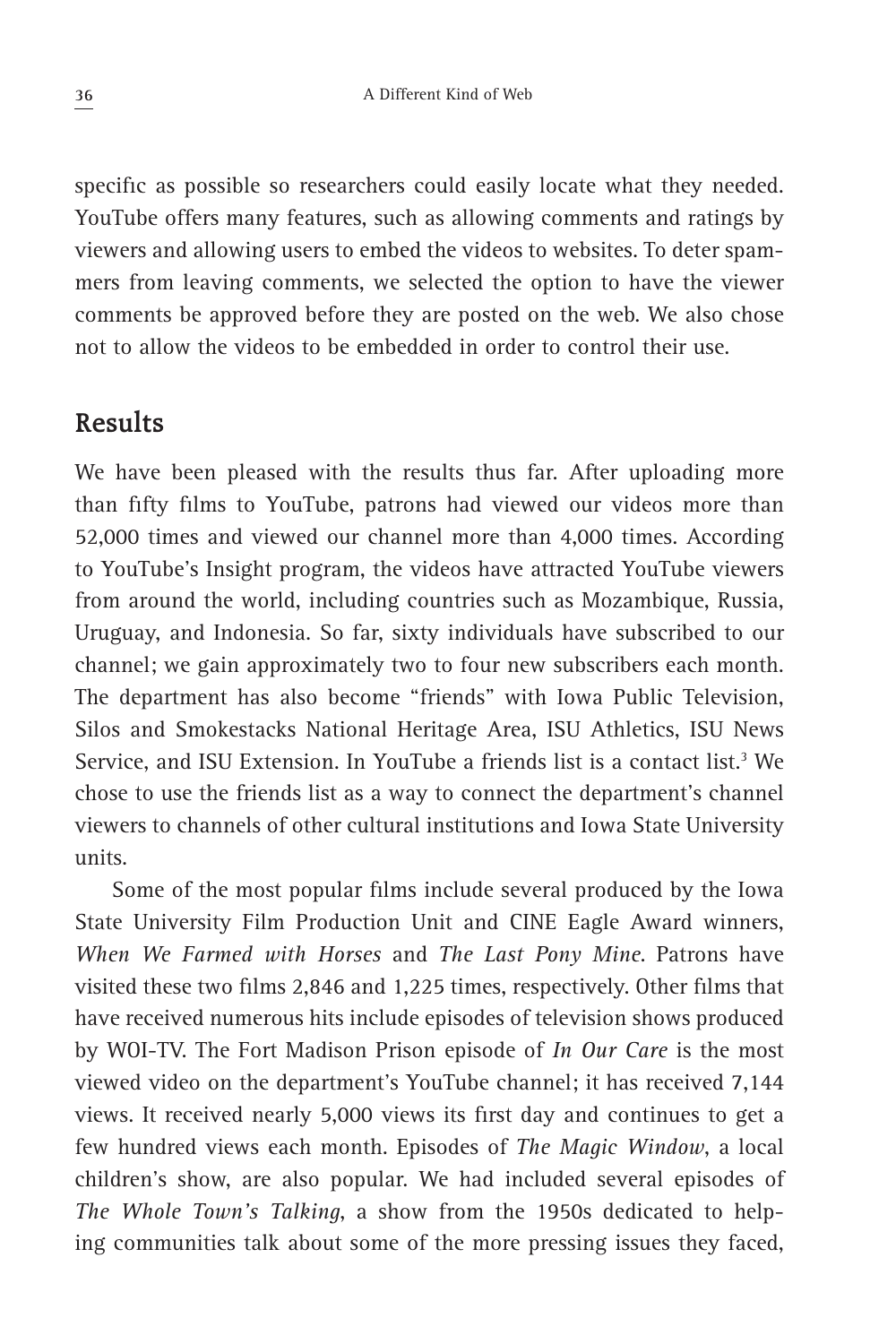

**Figure 1:** "Bells of Iowa State" video on the ISU Library Special Collections Department YouTube channel.

including school consolidation, youth recreation, school funding, and Native American rights.

Thus far, the videos have been well received, and many viewers have contacted the department to ask for more episodes to be added. The best comments have come from those who seem to be emotionally attached to the videos. Several comments were made about the episodes of *The Magic Window*. They include:

I loved this show as a kid. And that was some pretty snappy dialogue between Betty Lou and the puppets. My favorite line is "It would be a shame if you died and missed Christmas!"

Oh my gosh!! I am so happy to find this on You Tube. I remember watching this when I was little!!! So funny to see it now that I am older. . . . Thanks again for posting it.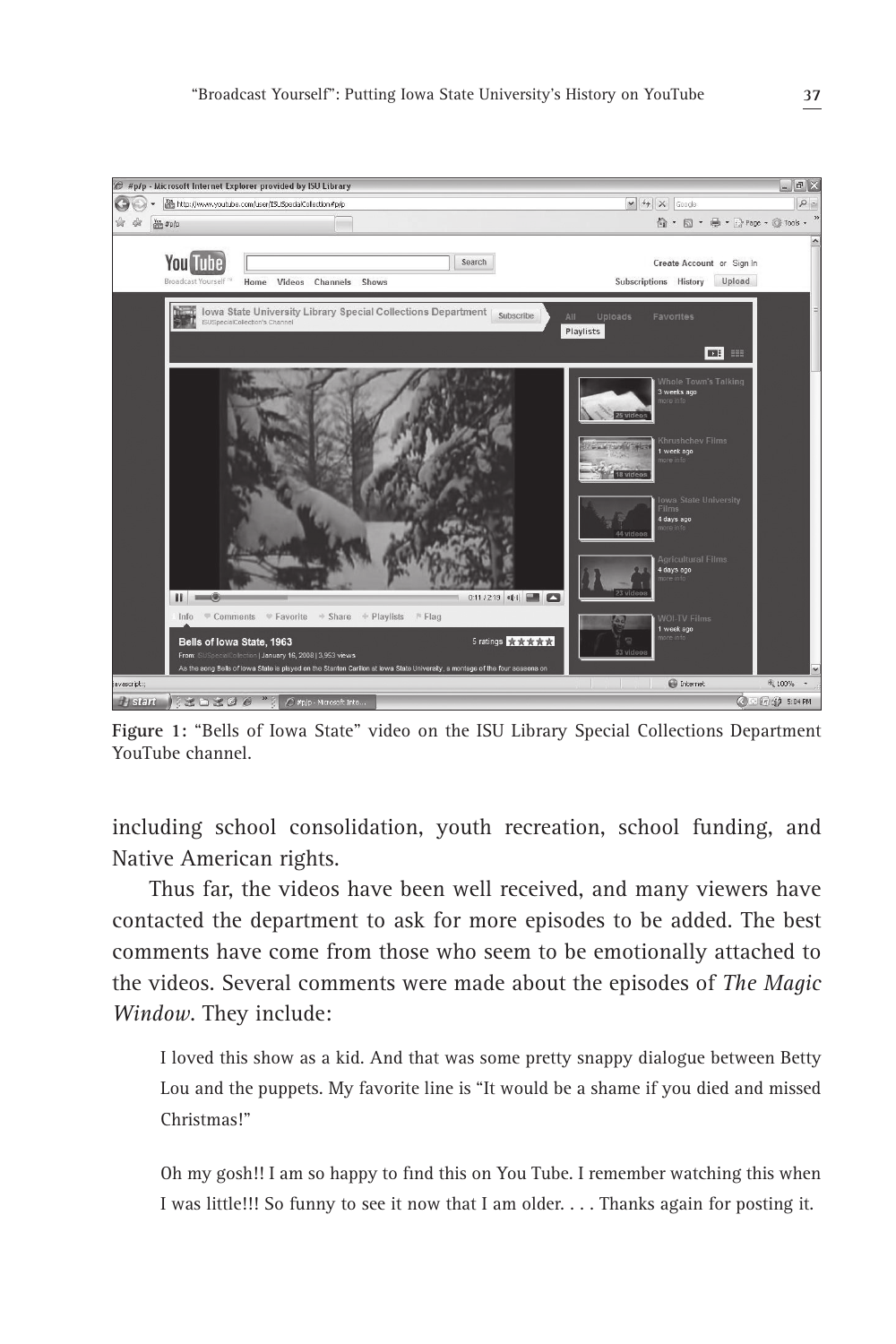Thanks so much for posting this video. I grew up with WOI-TV and especially enjoyed the morning show with Betty Lou. I always tried the crafts she did but they never came out very good. . . . Thanks for bringing back an early childhood memory for me. I LOVED "Magic Window." Just the theme song alone made my day!4

Many viewers have also contacted the department to request reproduction copies, and the department has experienced a major increase in the number of requests. Before uploading these films to YouTube, we had received, at the most, no more than a dozen requests each year. Currently, between three and six requests per month are received and we have adjusted our policies accordingly.

Throughout the ISU campus community, the department's YouTube channel has received some positive press, including being advertised to Iowa State University alumni through the ISU Alumni Association's newsletter. Articles have also appeared in the university's newsletter for faculty and staff, and the films' accessibility on YouTube have been emphasized in presentations for Alumni Weekend.

# **Challenges**

The department has faced several minor challenges since starting the channel on YouTube. The first was the dedication of staff time to select and work with the films as well as keeping abreast of YouTube's new features. While the department has seven staff members, only two spent time working on these efforts. The department head supervised the project, prioritized film for digitizing, and provided needed feedback and support. The archivist spent considerable time learning software and managing the process of selecting and uploading film, which could be between fifteen and thirty minutes of prep work for the software to convert the file to .mp4. It takes approximately one to one and a half hours per ten-minute segment for the software to convert the file and an additional fifteen to thirty minutes to upload the video to YouTube. For a busy department, this dedication of staff time is a significant commitment.

The department's channel frequently received spammed comments. Many of these comments were invitations to other sites that were oftentimes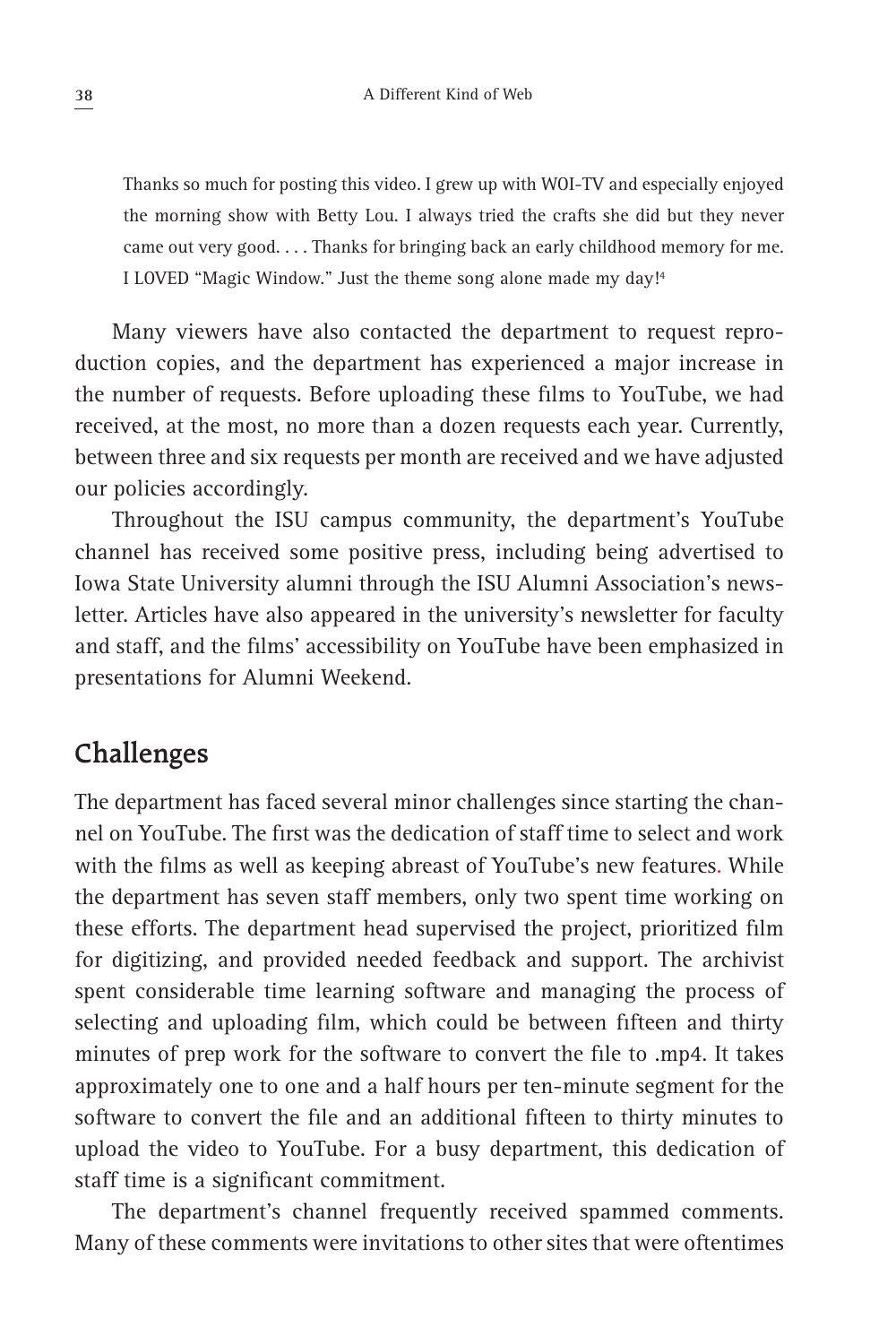obscene. This issue was easily handled by selecting the option to approve all comments before they went live and became available to all viewers.

Our most significant challenge concerns copyright issues. The majority of films were produced by the university and, consequently, the department has rights to reproduce and make them available. However, in some cases, nonexclusive reproductive rights had been given to a third party such as a distributor. This was especially true for the most popular films, such as *The Last Pony Mine* and *When We Farmed with Horses*. Although patrons were unable to download a high-quality film, the distributor remained convinced that the availability of even a low-resolution copy on the web would result in descreased demand for fee-based reproductions by the distributor. In reality, one could argue just the opposite—that a YouTube copy with an explicit link to the distributor could actually increase the film's visibility and marketability. After seeking guidance from the university's Information Technology Services, we decided to maintain access to the films in their entirety.

Another copyright challenge had to do with the uploading of the department's one episode of *Seventeen*, a popular local teenage dance show from 1958 produced by WOI-TV. YouTube decided to remove or mute videos containing Warner Music Group (WMG) music after negotiations with the company broke down in December 2008.<sup>5</sup> Unfortunately, WMG owned the copyright to many of the songs the teenagers danced to in the video, although they were of extremely poor quality, and in February 2009 the video had a copyright challenge. To be compliant, we could either remove audio for these selected songs or remove the entire film from YouTube. For the time being, we have decided to remove the film in its entirety but may add the portions back at a later date with the copyrighted sound removed. This is simply another Web 2.0 learning experience.

#### **Lessons Learned**

The greatest lesson we learned from this experience is the amount of time, effort, and labor involved with digitizing films, uploading them, and making them available on YouTube. While not difficult, it did require staff research and experimentation to learn the process, as it is not simply uploading an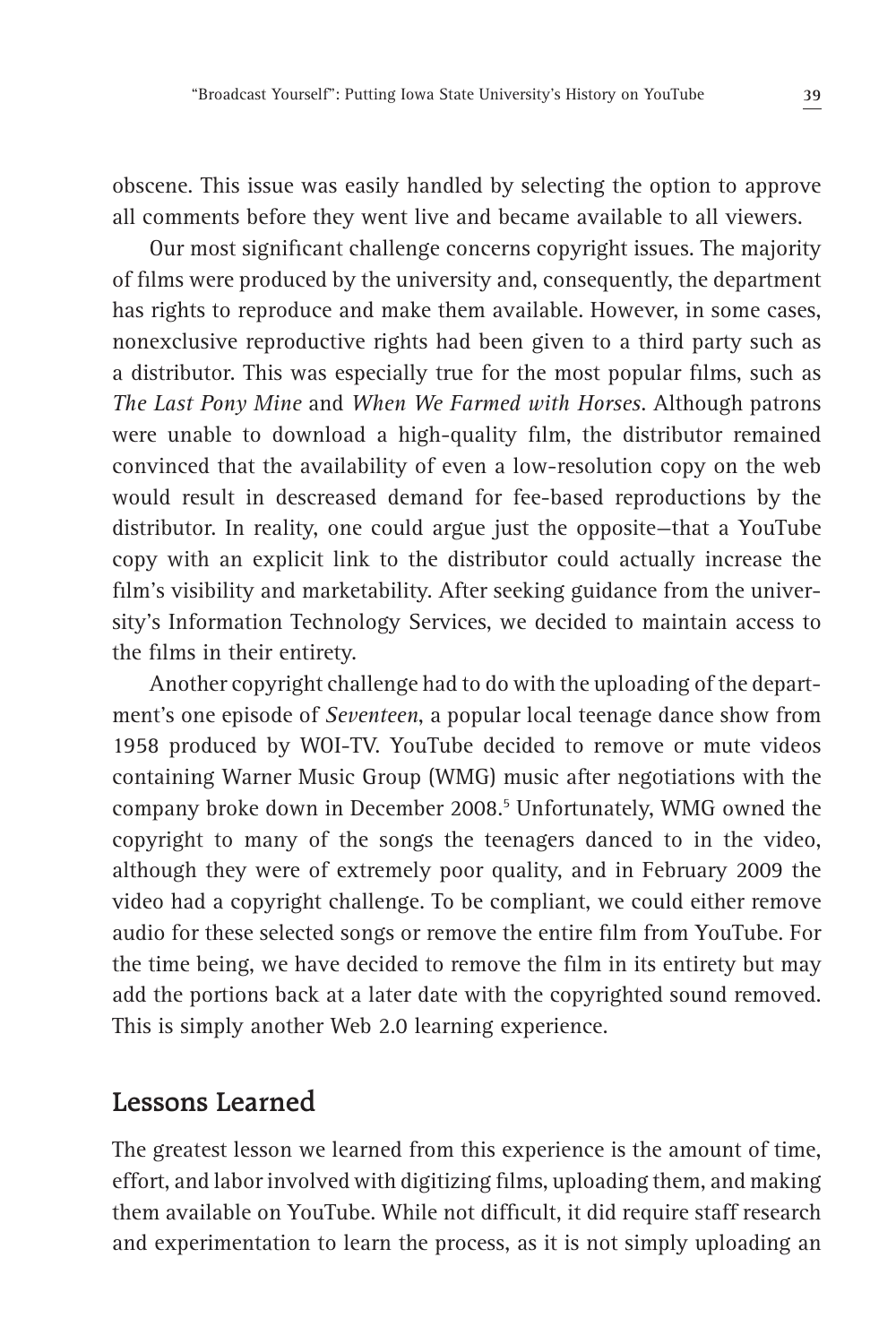already existing file. Despite the time commitment, this experience has been worth it. As an outreach tool, YouTube has provided the department with a worldwide audience we never would have had otherwise.

#### **Next Steps**

We plan to continue to expand efforts with YouTube, as well as Flickr, iTunesU, and Scribd. In particular, we will focus on adding to YouTube some of the department's more critically acclaimed films, such as digitizing and uploading the remaining episodes of *The Whole Town's Talking.* The first several episodes were digitized using a grant from the National Television and Video Preservation Foundation (NTVPF). The series was funded by the Ford Foundation with the goal to "achieve a new and broader sort of audience participation program—through the involvement of the whole community. . . . It is trying to show that it can use the colorful limelight of a television setup to spark entire communities to a discussion of their problems." The discussions touch not only on school consolidation but also on the relationships between farm and town dwellers, services in the community for youth, and manufacturing.

We will also explore digitizing more of *In Our Care*, a series of documentaries filmed inside Iowa's mental hospitals, prisons, and other institutions. The series was awarded the National Sylvania Television Award for Production Excellence. These films provide perspectives and issues faced by Iowans in the mid-twentieth century that may enlighten those facing similar issues today.

Finally, we will be working collaboratively with the university's Information Technology Services, which has recently entered into a partner account with YouTube. We will also explore opportunities relating to grant funding and curriculum development utilizing film and video footage.